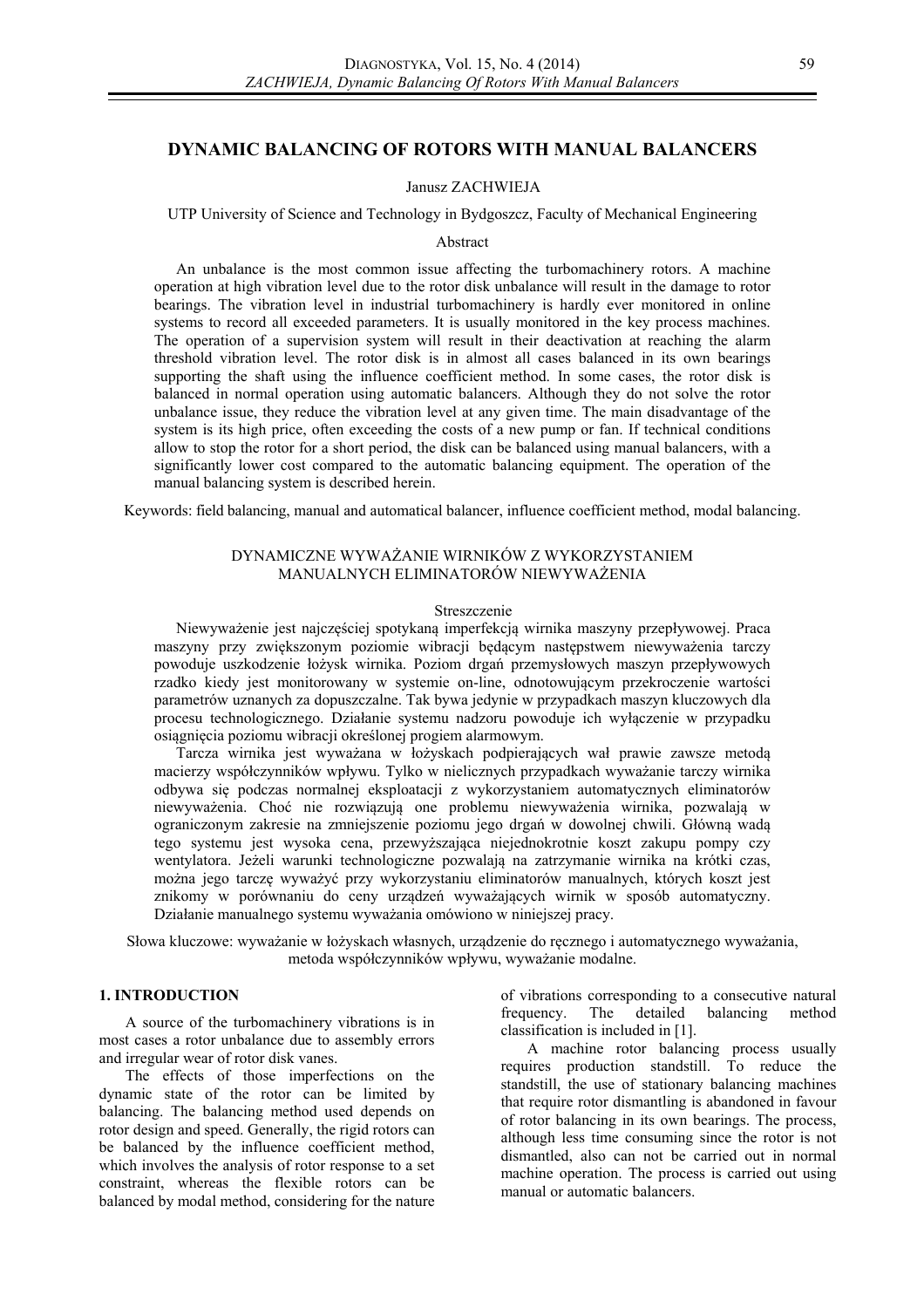An active vibration elimination process consists in generating forces acting on the rotor to compensate the dynamic loads due to unbalance. An active vibration eliminator mounted on the rotor shaft should provide automatic control. The sensors on the bearing housings continuously measure relevant vibration parameters.

The signals are transmitted to an analysing unit, which determines vectors of forces compensating the dynamic bearing response. The results are used by the control elements to apply the constraints to the rotor.

Since Van de Vegte has presented a concept of automatic rotor balancing [2-4], several more or less rational designs of the control mechanisms, allowing at least theoretical implementation of the process [5- 10] were developed. The tests on automatic balancing were performed by Thearle [11, 12], Alexander [13], Cade [14] and Lee [15].

An automatic rotor balancer and an algorithm of its operation are currently researched at the AGH University of Science and Technology, Faculty of Mechanical Engineering and Robotics. A solution offered by Uhl and Mańka [16] can be an alternative to the balancing systems by Lord - a market leader in balancing solutions.

Although there are many significant differences between the solutions, an active vibration eliminator usually consists of three basic components: vibration transducer, controller and control system. A mechanical section of the control system includes some kind of rotary elements, usually a set of two disks, allowing a change in the resulting unbalance. Other solutions are available [17, 18], although they are facing several design issues.

The costs of the active balancer are high and often exceed the costs of a new fan or pump. If continuous machine operation is not required, and we only want to improve the rotor balancing process, much simpler devices can be used, i.e. manual **balancers** 

It is incomprehensible why the fan and pump manufacturers do not realize the need to equip their products with components to move the balancing process outside the rotor disk. It eliminates the arduousness of contact with the dust laden and hot gases flowing through the spiral fan chamber when attaching the test and correction weights to the rotor disk.

## **2. AUTOMATIC BALANCERS**

There are various concepts of automatic balancer operation available which are in constant development. A solution based on two identical and asymmetrical disks, whose rotation results in unbalance at controlled extent and orientation are used to compensate the unbalance of large industrial rotors. The number of balancers mounted on the rotor usually equals the number of its correction planes. An online balancing system includes sensors, controller

and balancing regulator. The balancers allow automatic compensation of the existing rotor dynamic state in continuous mode without the need to stop the rotor.

The automatic balancing process has the following stages:

- determining machine performance by determining vibration amplitude at frequency equal to the rotor rotation frequency,
- determining position of the correction weights using a predetermined method,
- adjusting disk position from its initial to corrected position.

Fig. 1 shows the balancer mounted on the fan rotor shaft fan by Lord.



Fig.1. View and diagram of the active balancer: 1. external rings, 2. rotor shaft, 3. balancing disks, 4. clamp rings, 5. vibration sensors and phase markers

The main issue with a balancer design is to transmit the drive to the rotating system and maintain a specific position of the disks. The drive and precision disk positioning system in Lord balancers uses slip-ring motors, whereas the disk position is maintained with the electromagnetic clamps and springs pressing the disks to the rings mounted on the shaft.



Fig.2. Example balancing disk drive design. 1. mechanisms for changing disk position in motion, 2. stepper motor, 3. transducer for absolute vibration and phase angle measurements

Fig. 2 shows an alternative method to change a relative balancer disk position. The design of a disk drive mechanism is based on [19]. In this solution, the expensive slip-ring motors were replaced with the stepper motors supplied via a rotary joint. The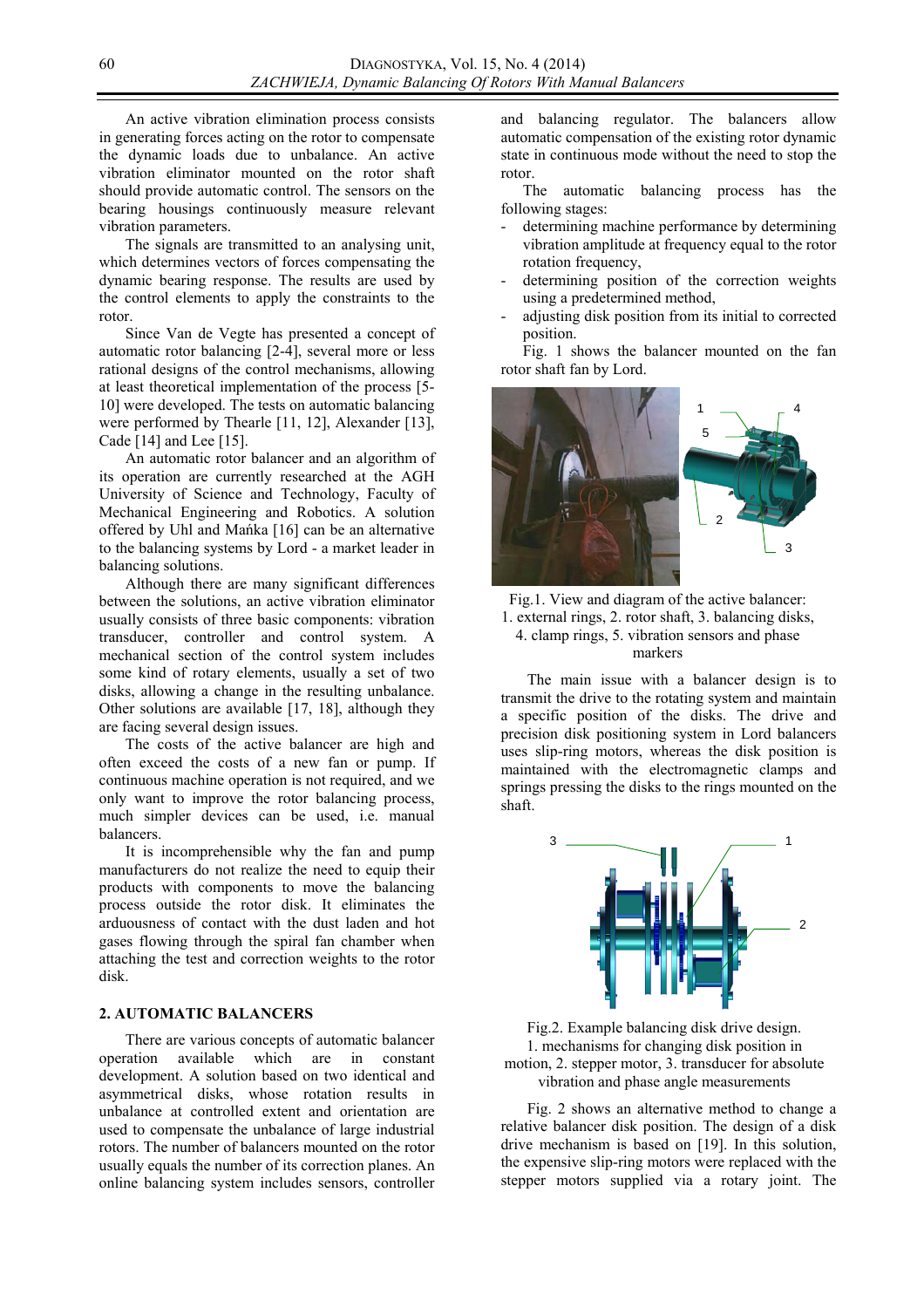balancing disks are maintained in a specific position by a self-locking gear and a stepper motor's holding torque.

An algorithm to determine the unbalance vector is based on the influence coefficient matrix, which is determined immediately prior to balancing. If the rotor rotates with identical speed and its weight and support rigidity does not change (as in power turbines), the rotor can be balanced using the influence coefficient matrix, determined immediately after installing the balancers, to significantly reduce the balancing time.

The influence coefficient method can be used for balancing with automatic balancers to enable change in the correction plane from the unbalanced rotor disk to the balancer's disk plane. The method used in balancing both rigid and flexible rotors is currently being improved with the optimized algorithms [20]. Other algorithms, including an algorithm based on a dynamic stiffness of the rotor [21, 22] are also used in automatic rotor balancing, and are of particular interest.

### **3. PRINCIPLE OF MANUAL ROTOR BALANCER OPERATION**

The design of a manual rotor balancer is very simple. Unlike active balancers which do not require an operator, a manual balancer requires manual adjustment of the disk position. An assumption that the system rigidity is constant in time and the influence coefficient matrix depends on rotor speed only, in most cases introduces a significant error when determining the correction vectors. Thus it is recommended to determine the influence coefficient matrix each time prior to balancing.



Fig.3. Manual balancer method of mounting on the shaft and diagram: 1. shaft, 2. balancing disks

The balancer mounting on the rotor shaft provides easy access to disks and easy adjustment of their relative position. Choosing the rotor disk as a correction plane is not convenient due to its significant distance from the hatch plane in large fans. The access hatche's dimensions in small fans make it difficult to attach the correction weights to the rotor disk.

### **4. DETERMINING INFLUENCE COEFFICIENT MATRIX**

A following relation between an unbalance vector  $\mathbf{F}_{nk}$  and a system response vector  $\mathbf{N}_{nk}$  can be observed

$$
\mathbf{N}_{nk} = \mathbf{A}\mathbf{F}_{nk} \tag{1}
$$

where: A is an influence coefficient matrix. An unbalance is the effect of all forces acting on the rotor in relation to a measurement plane (Fig. 4), i.e. both the effects of forces due to asymmetrical rotor weight distribution in relation to its axis of rotation and the constraints due to instantaneous balancer disk position.

$$
\mathbf{F}_{nk} = \mathbf{F}_n + \mathbf{F}_k \tag{2}
$$

### **Błąd! Nie można odnaleźć źródła odsyłacza.**

Fig.4. Initial position of the balancer disks

Here

$$
\mathbf{F}_k = \mathbf{F}_k^1 + \mathbf{F}_k^2 \tag{3}
$$

For two balancers mounted on the rotor shaft

$$
\mathbf{F}_{nk} = \begin{bmatrix} \mathbf{F}_{nk}^1 \\ \mathbf{F}_{nk}^2 \end{bmatrix}, \quad \mathbf{N}_{nk} = \begin{bmatrix} \mathbf{N}_{nk}^1 \\ \mathbf{N}_{nk}^2 \end{bmatrix}
$$
 (4)

The equation (1) does not allow to determine the correction vector, since the influence coefficient matrix **A** is not known.

If one or two disks are rotated in a way that the unbalance vector position of one of the balancers changes, the vector is  $\mathbf{F}'_k$ . The system response vector, determined baseing on vibration parameter measurements for both bearings will also change. See Fig. 5.

#### **Błąd! Nie można odnaleźć źródła odsyłacza.**

Fig.5. Position of the rotated balancer disks

$$
\mathbf{F}'_k = \begin{bmatrix} {}^1\mathbf{F}'_k \\ {}^2\mathbf{F}_k \end{bmatrix}, \qquad \mathbf{N}'_{nk} = \begin{bmatrix} {}^1\mathbf{N}'_{nk} \\ {}^2\mathbf{N}'_{nk} \end{bmatrix} \tag{5}
$$

The same procedure applies to second balancer disks

$$
\mathbf{F}_{k}'' = \begin{bmatrix} {}^{1}\mathbf{F}_{k} \\ {}^{2}\mathbf{F}_{k}' \end{bmatrix}, \qquad \mathbf{N}_{nk}'' = \begin{bmatrix} {}^{1}\mathbf{N}_{nk}'' \\ {}^{2}\mathbf{N}_{nk}'' \end{bmatrix}
$$

Considering the fact that the asymmetry of the rotor support rigidity may affects its response to the constraints due to unbalance, it is recommended to determine the disk position from the condition of vibration amplitude optimization in horizontal and vertical direction.

The matrix equation relating the system response with specific unbalance and balancer's unbalance is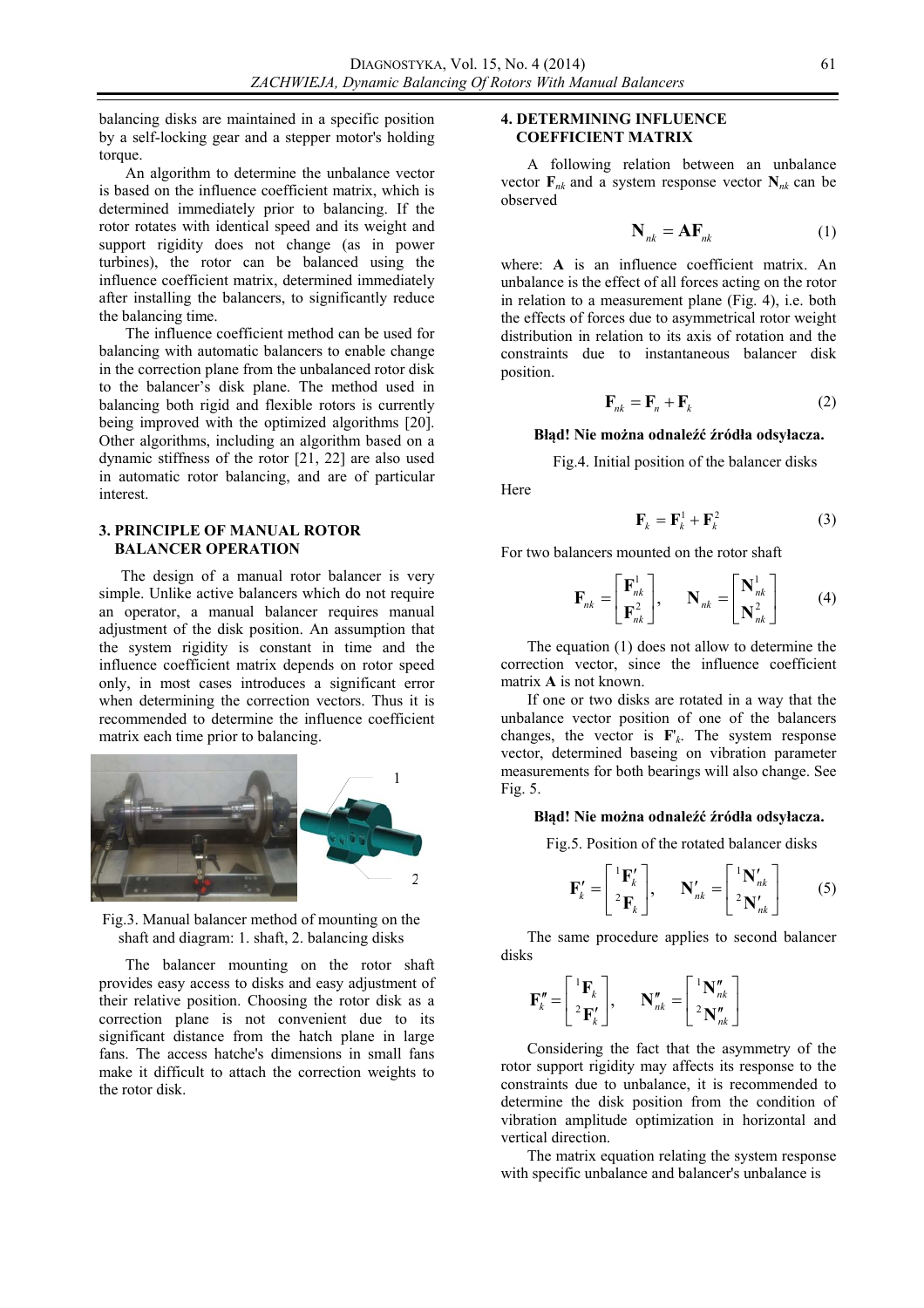| $N_{11}^0$ | $a_{111}$                    | $a_{112}$              |         |     |
|------------|------------------------------|------------------------|---------|-----|
| $N_{12}^0$ | $a_{121}$                    | $a_{122}$              |         |     |
| $N_{21}^0$ | $a_{211}$                    | $a_{212}$              |         |     |
| $N_{22}^0$ | $a_{221}$                    | $a_{222}$              |         |     |
|            |                              |                        | $F_2^0$ |     |
| $N^1_{11}$ | $a_{\scriptscriptstyle 111}$ | $a_{112}$              |         | (5) |
| $N^1_{12}$ | $a_{121}$                    | $a_{122}$              | $F_1^1$ |     |
| $N^1_{21}$ | $a_{211}$                    | $a_{212}$              | $F_2^1$ |     |
| $N^1_{22}$ | $a_{221}$                    | $\boldsymbol{a}_{222}$ |         |     |
|            |                              |                        | $F_1^2$ |     |
| $N_{11}^2$ | $a_{111}$                    | $a_{112}$              | $F_2^2$ |     |
| $N_{12}^2$ | $a_{121}$                    | $a_{122}$              |         |     |
| $N_{21}^2$ | $a_{211}$                    | $a_{212}$              |         |     |
| $N^2_{22}$ | $a_{221}$                    | $a_{222}$              |         |     |

The influence coefficient matrix indices can be determined from the equation (5).

#### **5. NUMERICAL SIMULATION**

High performance industrial fans are usually supported by the spring vibration dampers. The disk diameters are up to three metres. Although the speed of large rotors rarely exceeds 1000 rpm, the disk unbalance is associated with the bearing vibration rates up to several  $mm·s^{-1}$ .



Fig.6. Fan and rotor model with balancers: EST1,EST2 - stiffness-damping elements

The disk must be balanced immediately after the unbalance is detected by the system monitoring the rotor vibration parameters.

Fig. 6 shows the method of manual balancer's mounting on the centrifugal fan rotor shaft. Two separate disk pairs are mounted near the rotor bearings. The location is determined by the intent to limit the vibration level of the bearings as the rotor components most prone to damage.

The simulations of balancer operation were performed on the rotor model shown in Fig. 6. It is a

supported rotor with bearings on the same side of a relatively narrow disk. The disk weight at *2230 mm* diameters is *2400 kg*. It was assumed that the two pairs of the balancer disk are in the distance of 800 mm from each other. The distance of the first balancer from the rotor disk face is *1130 mm*.



Fig.7. Relation between the force acting on the rotor and the relative angle of balancer disk rotation

The balancer simulations were performed in MSC.ADAMS environment using multi-body dynamics and motion analysis methods. All rotor parts, except for its support and coupling were modelled as rigid bodies, whereas the vibration dampers were modelled as flexible bodies:  $2000 N \cdot mm^{-1}$ . Coupling rigidity: flexural- $10^{5} N \cdot mm^{-1}$ , torsional  $10^8 N \cdot mm \cdot rad^{-1}$ . Rotor unbalance was  $6.67 N·m$ .

If the rotor disk is narrow, as in the simulation, the balancing is performed using static method with a single balancer only. The resultant force of the balancer disk unbalance must be equal to the centrifugal force acting on the unbalanced rotor disk. The centrifugal force at rotational frequency *f=16 Hz*, acting on the weight *m=613 g* attached to the disk at the radius of *1150 mm* has a modulus of *7123 N*.



Fig.8. Initial state (A) and end state (B) of the rotor disk unbalance: v- vibration rate,  $\alpha$  - phase angle

The force can be compensated by a single passive balancer if the angle of rotation between the disks is *157<sup>o</sup>* (Fig. 7). The result of the balancer disk setting translates into the system response showed in Fig. 8, with the ends of the unbalance vectors applied in the starting point of the polar reference system.

Use of the manual balancer is especially convenient for balancing the fan rotors with so called thermal unbalance. The thermal unbalance may occur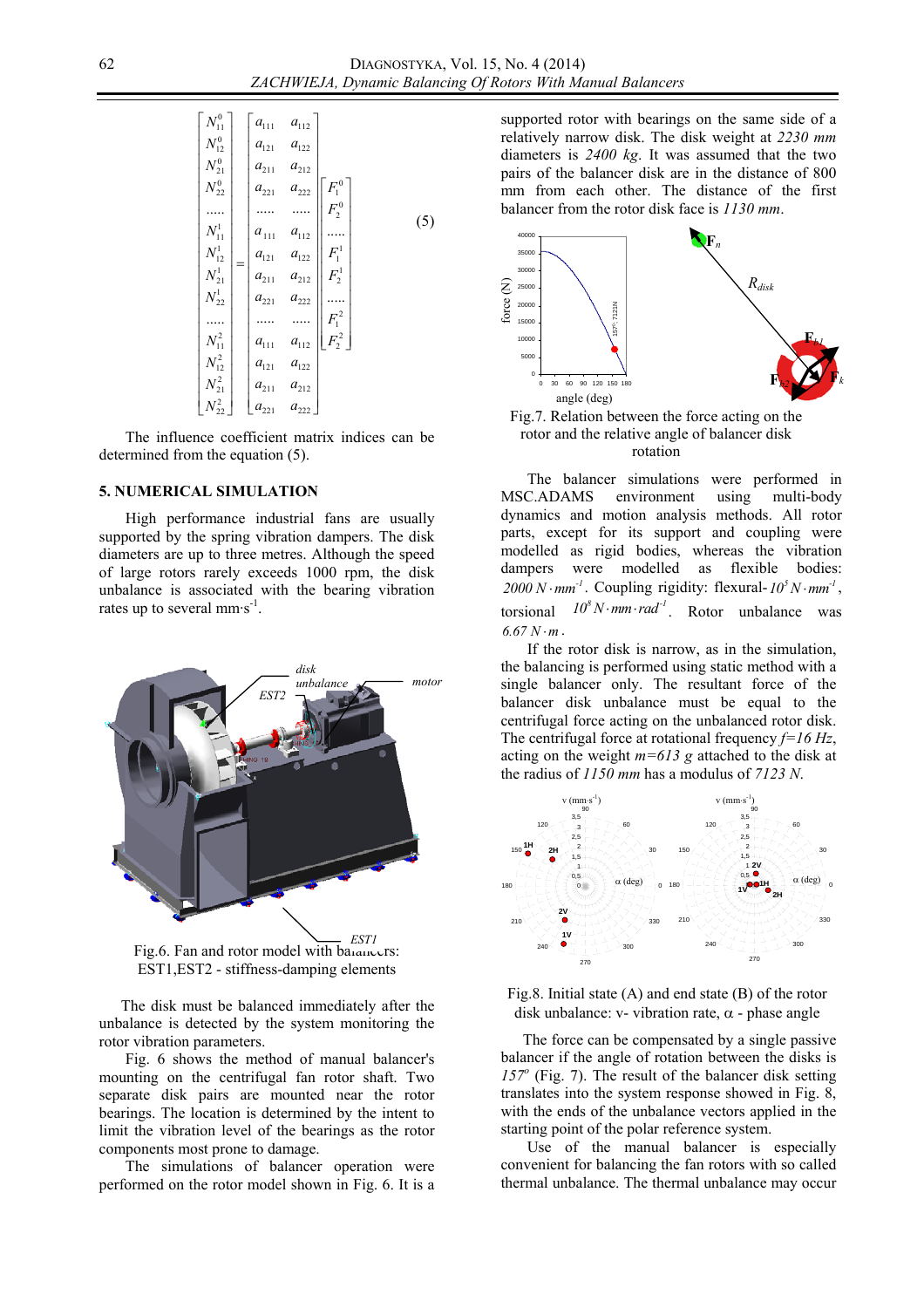when the rotor disk is surrounded by a high temperature gas stream. The thermal stresses result in disk deformations and change its weight distribution in relation to its rate of rotation, resulting in rotor unbalance, variable in time.



Fig.9. Effects of the temperature of air flowing through the spiral chamber on RMS vibration rate of the rotor bearings

A relation between temperature of air flowing through the spiral chamber of the radial fan and RMS vibration rate of the bearings recorded at the exhaust fan installed in a ceramic sanitary ware furnace is shown in Fig. 9 [23].

The rotor disk should be balanced again in case of the increase in bearing vibration rate due to thermal stresses. High flue gas temperature in the spiral chamber makes it difficult to perform a safe balancing procedure. Use of manual vibration eliminators guarantees a correct dynamic state of the rotor at operating fan temperature.

#### **6. CONCLUSIONS**

A manual balancer is a compromise between an automatic balancer, operating in continuous mode and a standard rotor balancing in its own bearings. The personnel involved in turbomachinery rotor balancing is aware of the difficulties associated with attaching the correction weights to the rotor disk. Time to attach the test and correction weights takes approx. 70% of time required for the vibration parameter measurements and correction vector calculations. Balancing the pump rotors, where the access to the rotor disk is almost impossible, since it is immersed in liquid is even more difficult. Using an automatic balancer is not cost effective due to high purchase costs and impossible in smaller rotors due to size of the device itself.

Although manual balancers are not as fast as automatic devices, the simple design makes them virtually fail-safe. The only component that may fail is the signal time course measuring unit, based on which the system response vector and thus the rotor unbalance correction vector are determined.

The positive results of the tests using manual balancers in industrial conditions are a proof of accuracy of the conclusions presented.

#### **REFERENCES**

- [1] Zhou S., Shi J. *Active Balancing and Vibration Control of Rotating Machinery: A Survey*. The Shock and Vibration Digest, 33 (4), pp. 361- 371, 2001.
- [2] Van de Vegte J. *Continuous automatic balancing of rotating system*, Journal of Mechanical Engineering Science, 6, pp. 264- 269, 1964.
- [3] Van de Vegte J., Lake T. *Balancing of rotating system during operation*, Journal of Sound and Vibration, 57, pp. 225-235, 1978.
- [4] Van de Vegte J., Balancing of flexible rotors during operation. Journal of Mechanical Engineering Science, 23(5), pp. 257–261, 1981.
- [5] Bishop R.E.D. *On the possibility of balancing rotating flexible shafts*. Journal of Mechanical Engineering Science, 24, pp. 215-220, 1982.
- [6] Lee C.W., Kim Y.D. *Modal balancing of flexible rotors during operation: design and manual operation of balancing head*. Proceedings of Institution of Mechanical Engineering, 201, pp. 349-355, 1987.
- [7] Gosiewski Z. *Automatic balancing of flexible rotors, Part I: Theoretical background*. Journal of Sound and Vibrations, 100(4), pp. 551–567, 1985.
- [8] Gosiewski Z. *Automatic balancing of flexible rotors, Part II: Synthesis of system*. Journal of Sound and Vibrations, 114(1), pp. 103–119, 1987.
- [9] Kim Y.D. *Automatic modal balancing of flexible rotors during operation by using a single balancing head*. Dissertation, Korea Adv Inst Sci Technol. 1985.
- [10] Lee C.W., Joh Y.D., Kim Y.D., (1990) *Automatic modal balancing of flexible rotors during operation*. Computer controlled balancing head, In Proc Inst Mech Eng, 204, pp. 19–25.
- [11] Thearle E.L. *Automatic dynamic balancers* (Part 1. leblanc balancer), 1950 Machine Design, 22, pp. 119–124, 1950.
- [12] Thearle E.L. *Automatic dynamic balancers* (Part 2. ring, pendulum, ball balancers), Machine Design, 22, pp. 103–106, 1950.
- [13] Alexander J. D. *An automatic dynamic balancer.* Proceedings of 2nd Southeastern Conference, 2, pp. 415–426, 1964.
- [14] Cade J.W. *Self-compensating balancing in rotating mechanisms*. Design News, pp. 234– 239, 1965.
- [15] Lee J.L., Van Moorhem W.K. *Analytical and experimental analysis of a self-compensating dynamic balancer in a rotating mechanism*. American Society of Mechanical Engineers Journal of Dynamic Systems, Measurement, and Control, 118, pp. 468–475, 1996.
- [16] Mańka M., Uhl T. *Self balencing rotor design simulation and experimental validation*.